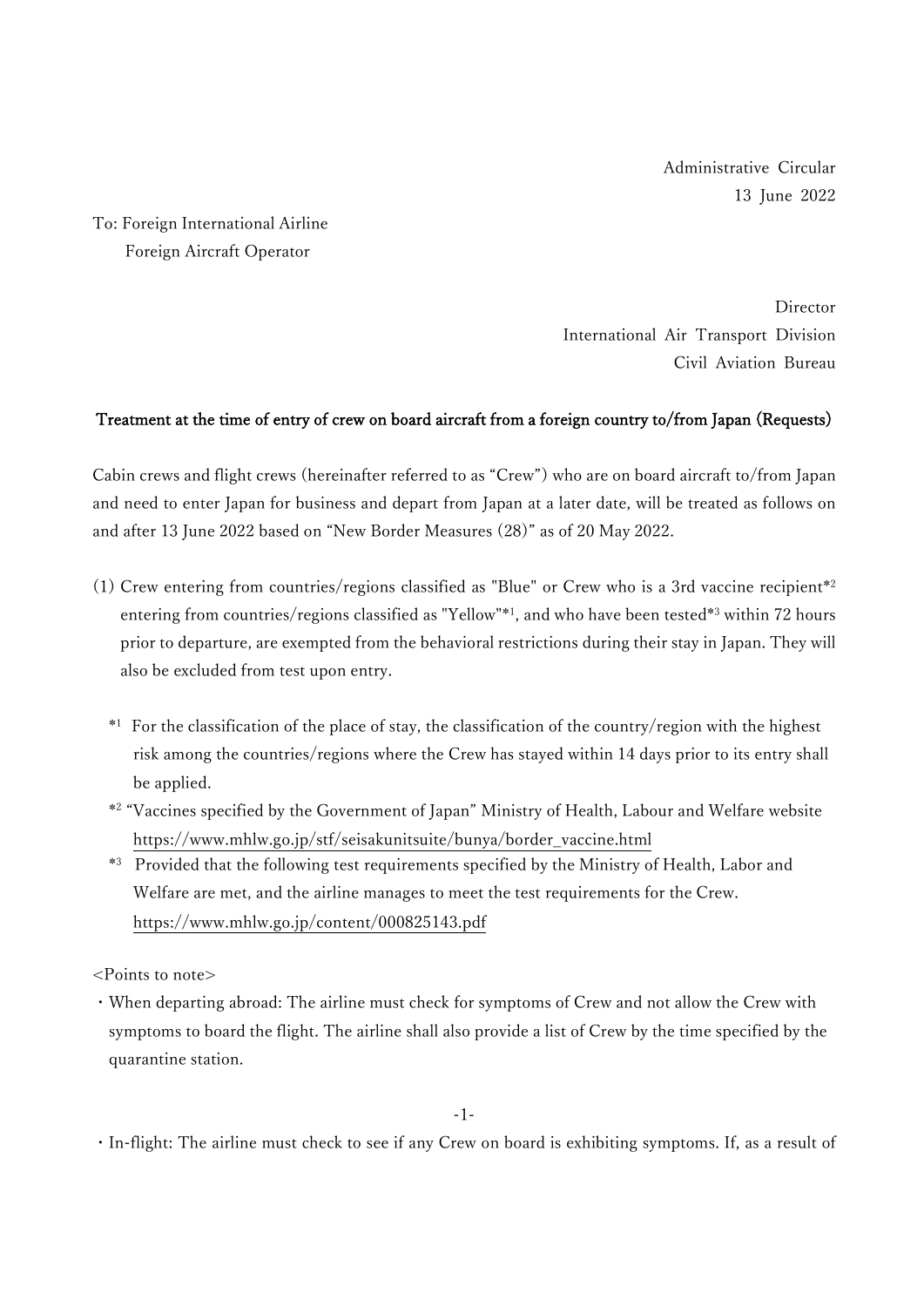the check, there is a Crew who is exhibiting symptoms, the airline shall notify the quarantine station of the fact that a person exhibiting symptoms is on board at the time of prior notification to the quarantine station as specified in Article 6 of the Quarantine Act.

- ・When entering Japan: The airline shall conduct health checks of Crew, and if symptoms are present, they shall be subject to test upon entry, and the airline shall be responsible for conducting test of symptomatic Crew and other Crew on the same flight. In such cases, the flight crew and cabin crew are not considered to be on the same flight since they work in a segregated area. Crew must also sign the attached declaration form and submit it to the quarantine officer regarding planned activities in Japan.
- ・After entering Japan: Crew must implement basic infection control measures based on the following guidelines\* 4 set forth by the Government of Japan. The airline should thoroughly conduct the necessary health observations of Crew.
- \* Ministry of Health, Labour and Welfare website https://www.mhlw.go.jp/stf/covid-19/kenkou-iryousoudan.html#h2\_1
- (2) Crew other than those listed in (1) above shall be excluded from test upon entry, provided that the following behavioral restrictions are implemented under the responsibility of the airline.

Stay in a private room in one of the following hotels secured by the airline and refrain from going out.

- ― Hotels adjacent to the airport
- ― Hotels in the city (transportation between the airport and the hotel must be by private vehicle)

<Points to note>

- ・When departing abroad: The airline must check for symptoms of Crew and not allow the Crew with symptoms to board the flight. The airline shall also provide a list of Crew by the time specified by the quarantine station.
- ・In-flight: The airline must check to see if any Crew on board is exhibiting symptoms. If, as a result of the check, there is a Crew who is exhibiting symptoms, the airline shall notify the quarantine station of the fact that a person exhibiting symptoms is on board at the time of prior notification to the quarantine station as specified in Article 6 of the Quarantine Act.
- ・When entering Japan: The airline shall conduct health checks of Crew, and if symptoms are present, they shall be subject to test upon entry, and the airline shall be responsible for conducting test of symptomatic Crew and other Crew on the same flight. In such cases, the flight crew and cabin crew are not considered to be on the same flight since they work in a segregated area. Crew must also sign the attached declaration form and submit it to the quarantine officer regarding planned activities in Japan.

-2-

・After entering Japan: Crew must implement basic infection control measures based on the following